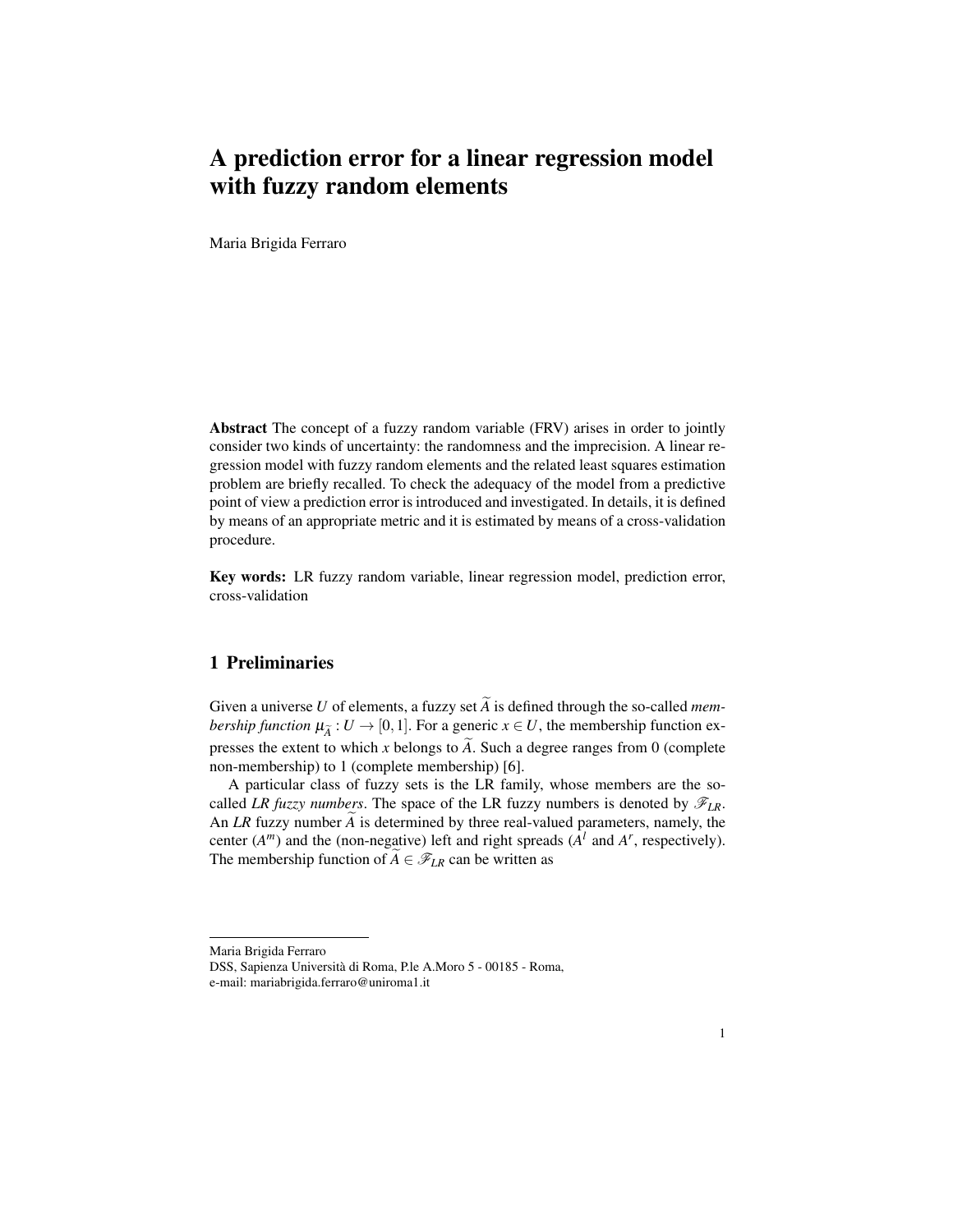2 Maria Brigida Ferraro

$$
\mu_{\widetilde{A}}(x) = \begin{cases} L\left(\frac{A^m - x}{A^l}\right) & x \le A^m, A^l > 0\\ 1_{\{A^m\}}(x) & x \le A^m, A^l = 0\\ R\left(\frac{x - A^m}{A^r}\right) & x > A^m, A^r > 0\\ 0 & x > A^m, A^r = 0 \end{cases}
$$
(1)

where the functions *L* and *R* are particular decreasing shape functions from  $R^+$  to [0,1] such that  $L(0) = R(0) = 1$  and  $L(x) = R(x) = 0, \forall x \in R \setminus [0,1]$ , and  $1<sub>I</sub>$  is the indicator function of a set *I*. *A* is a *triangular* fuzzy number if  $L(z) = R(z) = 1 - z$ , for  $0 \le z \le 1$ . The operations considered in  $\mathcal{F}_{LR}$  are the natural extensions of the Minkowski sum and the product by a positive scalar for interval. In particular, the sum of *A* and  $\widetilde{B}$  in  $\mathscr{F}_{LR}$  is the *LR* fuzzy number  $A + \widetilde{B}$  so that

$$
(A^m, A^l, A^r) + (B^m, B^l, B^r) = (A^m + B^m, A^l + B^l, A^r + B^r),
$$

and the product of  $\widetilde{A} \in \mathscr{F}_{LR}$  by a scalar  $\gamma > 0$  is the *LR* fuzzy number  $\gamma \widetilde{A}$  so that

$$
\gamma(A^m, A^l, A^r) = (\gamma A^m, \gamma A^l, \gamma A^r)
$$

Yang & Ko [5] define a distance between two *LR* fuzzy numbers  $\widetilde{X}$  and  $\widetilde{Y}$  as follows

$$
D_{LR}^{2}(\widetilde{X},\widetilde{Y})=(X^{m}-Y^{m})^{2}+[(X^{m}-\lambda X^{l})-(Y^{m}-\lambda Y^{l})]^{2}+[(X^{m}+\rho X^{r})-(Y^{m}+\rho Y^{r})]^{2},
$$

where the parameters  $\lambda = \int_0^1 L^{-1}(\omega) d\omega$  and  $\rho = \int_0^1 R^{-1}(\omega) d\omega$  represent the influence of the shape of the membership function. For what follows it is necessary to embed the space  $\mathscr{F}_{LR}$  into  $\mathbb{R}^3$  by preserving the metric. For this reason a generalization of the Yang and Ko metric can be derived [1]. Given  $a = (a_1, a_2, a_3)$  and  $b = (b_1, b_2, b_3) \in \mathbb{R}^3$ , it is  $D^2_{\lambda \rho}(a, b) = (a_1 - b_1)^2 + ((a_1 - \lambda a_2) - (b_1 - \lambda b_2))^2 + ((a_1 + b_2)^2)$  $(\rho a_3)$ – $(b_1 + \rho b_3)$ )<sup>2</sup>, where  $\lambda$ ,  $\rho \in R^+$ .  $D^2_{\lambda \rho}$  will be used in the sequel as a tool for quantifying errors in the regression models we are going to introduce.

Let  $(\Omega, \mathscr{A}, P)$  be a probability space. In this context, a mapping  $\hat{X}: \Omega \to \mathscr{F}_{LR}$ is an *LR* FRV if  $(X^m, X^l, X^r)$ :  $\Omega \to \mathbb{R} \times \mathbb{R}^+ \times \mathbb{R}^+$  is a random vector [4]. The expectation of an *LR* FRV  $\widetilde{X}$  is the unique fuzzy set  $E(\widetilde{X})$  ( $\in \mathscr{F}_{LR}$ ) whose parameters are  $E(X^m)$ ,  $E(X^l)$  and  $E(X^r)$ .

### 2 A linear regression model with fuzzy random elements

Consider a random experiment in which an *LR* fuzzy response variable  $\tilde{Y}$  and  $p$ *LR* fuzzy explanatory variables  $\widetilde{X}_1, \widetilde{X}_2, ..., \widetilde{X}_p$  are observed on a random sample of *n* statistical units,  $\{Y_i, X_{1i}, X_{2i}, \ldots, X_{pi}\}_{i=1,\ldots,n}$ . We consider the shape of the membership functions as fixed, so the fuzzy response and the fuzzy explanatory variables are determined only by means of three parameters, namely the center and the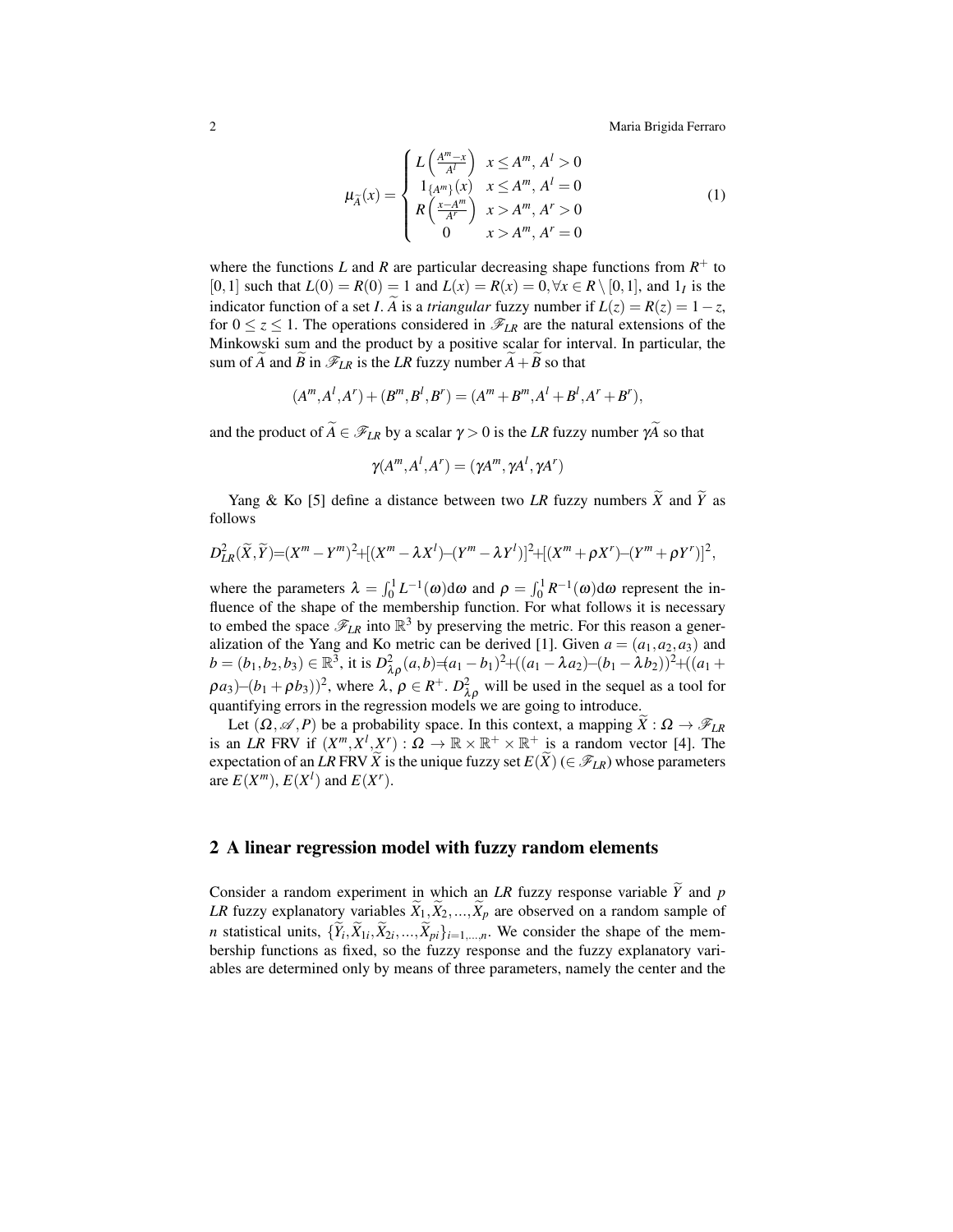left and right spreads. We face the non-negativity constraints of the spreads of the response variable by introducing two invertible functions  $g : (0, +\infty) \longrightarrow \mathbb{R}$  and  $h: (0, +\infty) \longrightarrow \mathbb{R}$ . We jointly consider three regression models whose responses are, respectively, the center of the fuzzy response variable and two transforms of the left and the right spreads, and the explanatory variables are the center, the left and the right spreads of each fuzzy explanatory variables. We have

$$
\begin{cases}\nY^m = \underline{X} \, \underline{a}'_m + b_m + \varepsilon_m, \\
g(Y^l) = \underline{X} \, \underline{a}'_l + b_l + \varepsilon_l, \\
h(Y^r) = \underline{X} \, \underline{a}'_r + b_r + \varepsilon_r,\n\end{cases} \tag{2}
$$

where  $\underline{X} = (X_1^m, X_1^l, X_1^r, ..., X_p^m, X_p^l, X_p^r)$  is the row-vector of length 3*p* of all the components of the explanatory variables,  $\varepsilon_m$ ,  $\varepsilon_l$  and  $\varepsilon_r$  are real-valued random variables with  $E(\varepsilon_m | \underline{X}) = E(\varepsilon_l | \underline{X}) = E(\varepsilon_r | \underline{X}) = 0, \underline{a}_m = (a_{mm}^1, a_{ml}^1, a_{mr}^1, ..., a_{mm}^p, a_{ml}^p, a_{mr}^p), \underline{a}_l =$  $(a_{lm}^1, a_{ll}^1, a_{lr}^1, ..., a_{lm}^p, a_{ll}^p, a_{lr}^p)$  and  $\underline{a_r} = (a_{rm}^1, a_{rl}^1, a_{rr}^1, ..., a_{rm}^p, a_{rl}^p, a_{rr}^p)$  are row-vectors of length 3*p* of the parameters related to  $\underline{X}$ . Finally,  $b_m$ ,  $b_l$ ,  $b_r$  denote the intercepts. Under the assumptions of model (2), the solution of the LS problem is  $\hat{a}'_m =$ <br>  $\langle \mathbf{x} c' \mathbf{x} c \rangle = |\mathbf{x} c' \mathbf{x} m c| \leq \langle \mathbf{x} c' \mathbf{x} c \rangle = |\mathbf{x} c' \mathbf{x} m c|$  $(\mathbf{X}^{c'}\mathbf{X}^c)^{-1}\mathbf{X}^{c'}\underline{Y}^{mc}, \hat{\mathbf{q}}_l = (\mathbf{X}^{c'}\mathbf{X}^c)^{-1}\mathbf{X}^{c'}g(\underline{Y}^l)^c, \hat{\mathbf{q}}_r = (\mathbf{X}^{c'}\mathbf{X}^c)^{-1}\mathbf{X}^{c'}h(\underline{Y}^r)^c, \hat{b}_m = \frac{\overline{Y}^m}{\overline{Y}^m} - \ \nabla^2\mathbf{q}^r$  $\overline{X}$   $\hat{\underline{a}}'_{m}, \ \hat{b}_{l} = \overline{g(Y^{l})} - \overline{X}$   $\hat{\underline{a}}'_{l}$  $\sum_{l=1}^{N} a_{l} \hat{b}_{r} = \overline{h(Y^{r})} - \overline{\underline{X}} \hat{a}'_{r}$ , where  $\underline{Y}^{mc} = \underline{Y}^{m} - \underline{1} \overline{Y^{m}}$ ,  $g(\underline{Y}^{l})^{c} =$  $g(\underline{Y}^l) - \underline{1}g(\overline{Y^l})$ ,  $h(\underline{Y}^r)^c = h(\underline{Y}^r) - \underline{1}h(\overline{Y^r})$  are the centered values of the response variables,  $X^c = X - \underline{1} \overline{X}$  is the centered matrix of the explanatory variables and,  $\overline{Y^m}$ ,  $g(Y^l)$ ,  $\overline{h(Y^r)}$  and  $\overline{X}$  denote, respectively, the sample means of  $Y^m$ ,  $g(Y^l)$ ,  $h(Y^r)$  and *X*. The estimators  $\hat{a}_m$ ,  $\hat{a}_l$ ,  $\hat{a}_r$ ,  $b_m$ ,  $b_l$  and  $b_r$  are unbiased and strongly consistent [2].

#### 3 Prediction error

From a predictive point of view to check the adequacy of our model it is important to introduce a prediction error. We need a training set to estimate the regression parameters and a test set to evaluate the regression model by means of the prediction error. We indicate with  $\left\{ \tilde{Y}_i^{TR}, \tilde{X}_{1i}^{TR}, \tilde{X}_{2i}^{TR}, ..., \tilde{X}_{pi}^{TR} \right\}_{i=1,\dots,n_{TR}}$  the training set and with  $\{\widetilde{Y}_i^{TS}, \widetilde{X}_{1i}^{TS}, \widetilde{X}_{2i}^{TS}, ..., \widetilde{X}_{pi}^{TS}\}_{i=1,...,n_{TS}}$  the test set. By means of the distance  $D_{\lambda\rho}^2$ , the prediction error is defined as the expected value of the distance between the observed values of the fuzzy response in the test set and the fitted values of the response computed by means of the estimators obtained in the training set and the explanatory variables observed in the test set. In details,

$$
PE = E\left(\left\|\underline{Y}^{mTS} - \left(\mathbf{X}^{TS}\hat{\underline{a}}_m^{TR'} + \underline{1}\hat{b}_m^{TR}\right)\right\|^2\right)
$$
  
+ 
$$
\left\|\left(\underline{Y}^{mTS} - \lambda g(\underline{Y}^{ITS})\right) - \left(\mathbf{X}^{TS}\hat{\underline{a}}_m^{TR'} + \underline{1}\hat{b}_m^{TR} - \lambda \left(\mathbf{X}^{TS}\hat{\underline{a}}_l^{TR'} + \underline{1}\hat{b}_l^{TR}\right)\right)\right\|^2
$$
  
+ 
$$
\left\|\left(\underline{Y}^{mTS} + \rho h(\underline{Y}^{rTS})\right) - \left(\mathbf{X}^{TS}\hat{\underline{a}}_m^{TR'} + \underline{1}\hat{b}_m^{TR} + \rho \left(\mathbf{X}^{TS}\hat{\underline{a}}_r^{TR'} + \underline{1}\hat{b}_r^{TR}\right)\right)\right\|^2\right),
$$
 (3)